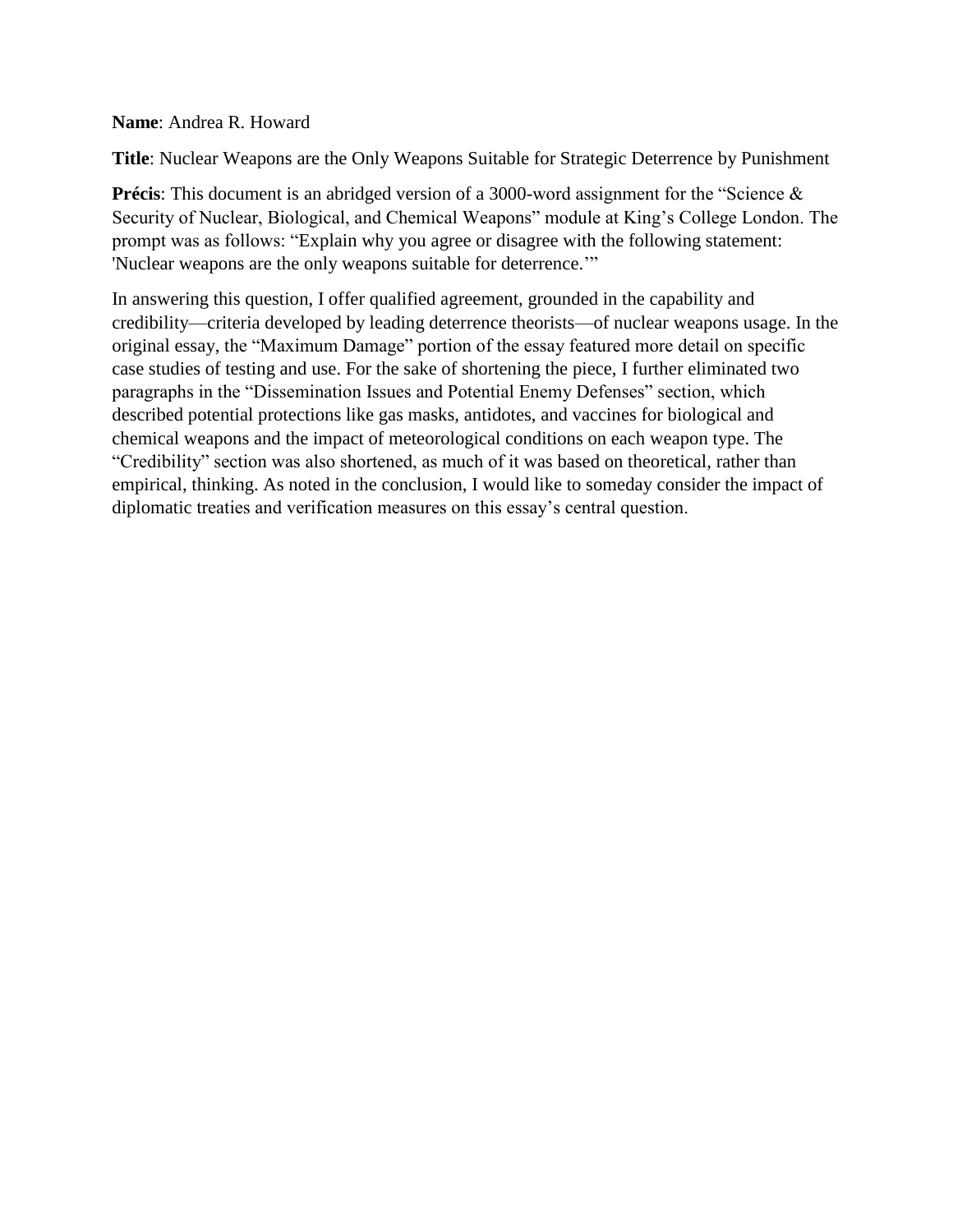### **Nuclear Weapons are the Only Weapons Suitable for Strategic Deterrence by Punishment**

Bernard Brodie once described the fission bomb as 'the absolute weapon' because of its unprecedented power.<sup>1</sup> Fusion bombs have since then proven the absence of a plateau in weapons innovation and power, $\frac{3}{2}$  but the question remains as to whether nuclear weapons are 'the absolute weapon' for deterrence purposes; are nuclear weapons the only weapons suitable for deterrence? This query is presented in a deceivingly simple form, but important confounding questions arise immediately: What is meant by deterrence? What is required to achieve this deterrence? And are nuclear weapons the only weapons that meet the deterrence criteria? The qualified answer to the last question is yes, nuclear weapons are the only non-conventional weapons of mass destruction (WMD) suitable for *strategic* deterrence. Given the capabilities and credibility of chemical, biological, and radiological (CBR) weapons, they can—at best—serve as unreliable, in-kind deterrents.

Before proceeding with the argument, the scope of the essay deserves clarification. Only nonconventional WMDs—chemical, biological, radiological, and nuclear weapons—are analyzed. This correlates with the assumption that advanced conventional weapons in the 'New Triad' can 'substitute for some missions previously relegated solely to nuclear weapons.<sup>3</sup> In regards to the conclusion of this essay, precision-guided munitions within the Prompt Global Strike concept thus behave similarly to nuclear weapons. 4

### **I. WHAT IS MEANT BY DETERRENCE**

To determine the suitability of different weapons for deterrence, a necessary first step is defining deterrence. At a basic level, deterrence is preserving the status quo through coercion, as opposed to brute force actions.<sup>5</sup> This paper acknowledges the difference between deterrence by punishment and deterrence by denial. Deterrence by punishment makes the predicted costs of an aggressor's actions outweigh the benefits, and deterrence by denial diminishes the aggressor's probability of achieving desired outcomes.<sup>6</sup> Glenn Snyder offers a model for the aggressor's calculus of deterrence, and Dr. Susan Martin presented it in this visual format:

#### (Costs of Attacking) ∗ (Likelihood Those Costs are Imposed) > OR < (Benefits of Attacking) ∗ (Likelihood of Gaining Those Benefits) 7

In this framework, deterrence by punishment targets the left side of this model (by increasing the 'likelihood those costs are imposed') while deterrence by denial focuses on the right side (by decreasing the 'likelihood of gaining those benefits').<sup>8</sup> The former will be used to analyze a defender's different weapons types, based off how they increase the aggressor's likely costs incurred. Deterrence by denial does not involve defender's retaliatory weapons, so it is not applicable to this essay; deterrence by denial instead focuses on defender's protections and the existential deterrent effect they produce.<sup>9</sup>

Deterrence by punishment can be applied in different forms, and this paper's focus is on strategic and in-kind deterrence. By targeting vital interests, strategic deterrence increases the likelihood that the aggressor loses vital interests, like population and infrastructure—including buildings, energy,

l

<sup>&</sup>lt;sup>1</sup> Brodie (1946), p.3

<sup>2</sup> Baylis and Garnett (1991), p.1

 $3$  Gerson (2009), p.1

 $4$  Rowberry (2014), p.2

 $<sup>5</sup>$  Kenyon and Simpson (2013), p.59</sup>

 $6$  Snyder (1959), p.7

<sup>7</sup> Martin, Class Lecture, 06 November 2015

<sup>8</sup> Ibid

<sup>9</sup> Snyder (1959), p.7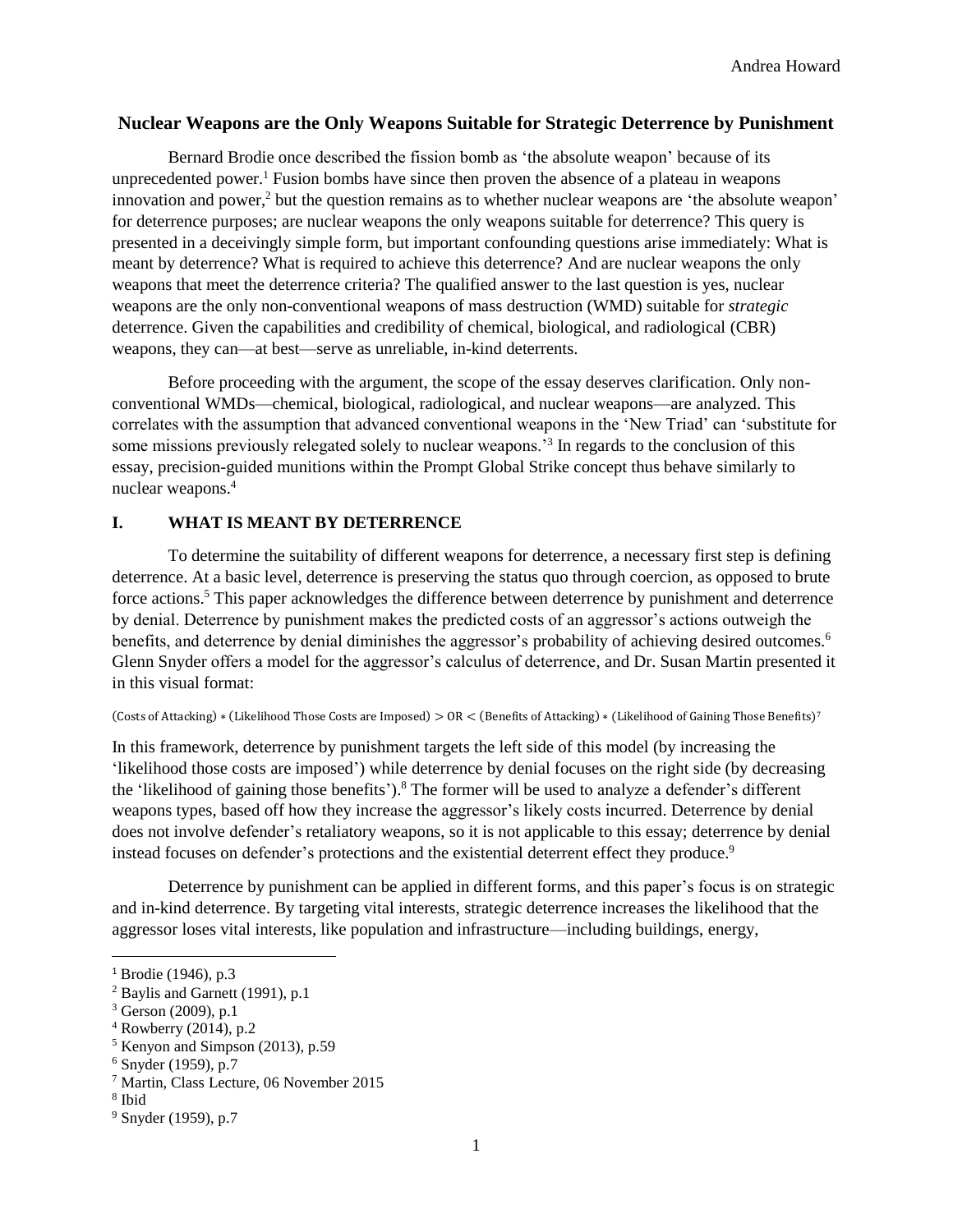telecommunications, and water.<sup>10</sup> In potential or existing conflicts, in-kind deterrence threatens an equivalent retaliatory response if one side uses a new weapon type; it increases the probability that both sides face higher cost, based on the potential damage inflicted by the new weapon.<sup>11</sup>

Before moving forward, one missing piece of information deserves clarification: the identity of the aggressor. This essay will discuss rational state aggressors because deterrence is based on rational choice theory, a calculus of maximizing payoff versus the cost.<sup>12</sup> Thomas Schelling applied game theory to deterrence. <sup>13</sup> Contrastingly, deterrence, in the conventional sense of benefits and costs, is ineffective against terrorist aggressors who value eternal salvation through martyrdom; the unfortunate irony is that the threatened punishment is the terrorist's most desired outcome.<sup>14</sup>

### **II. WHAT IS REQUIRED TO ACHIEVE DETERRENCE BY PUNISHMENT**

Having established a focus on rational deterrence by punishment, the next step is to identify the criteria a weapon must meet to uphold this kind of deterrence. Deterrence theory, as explained by Kaufmann, Schelling, and Zagare, puts forth two such criteria: capability and credibility for retaliation.<sup>15</sup>

Capability refers to the potential for one actor to levy massive destructive power on the other.<sup>16</sup> Albert Wohlsletter argued in the 'The Delicate Balance of Terror' (1959) that deterrent forces had to be able to survive an attack and to penetrate the enemy's defenses.<sup>17</sup> While this essay assumes that the defender's weapons survive any first strike, it will assess capability through each weapon's potential damage infliction and ability to surmount defenses.

Albert Wohlsletter further advocated that credibility was as important as capability. Not only could weapons be capable of increasing the likelihood of cost imposition, but a potential aggressor had to believe that a defender would have the political will to use them.<sup>18</sup> French strategist André Beaufré echoed this idea, further emphasizing the role of psychological factors and conventions—as opposed to just material capabilities—in the perceived deterrent threat.<sup>19</sup>

# **III. MEETING THE CRITERIA**

To establish deterrence by punishment, a weapon must satisfy the capability and credibility criteria. Starting with capability, this essay compares each weapon's maximum potential damage, but then accounts for dissemination issues and potential enemy countermeasures that can diminish potential. While the capability assessment indicates a weapon's potential for strategic deterrence only, the credibility section also explores the psychology and norms associated with in-kind deterrence by punishment.

 $\overline{a}$ 

<sup>&</sup>lt;sup>10</sup> Nagy (2004), https://csis.org/images/stories/poni/2004\_STRATCOM\_Nagy.pdf, 03 December 2015

<sup>11</sup> Terrill (2009), http://www.strategicstudiesinstitute.army.mil/pdffiles/pub941.pdf, 02 December 2015

<sup>12</sup> Akers (1990), p.654

 $13$  Baylis and Garnett (1991), pp.11,14

<sup>14</sup> Wellen (2011), http://www.huffingtonpost.com/russ-wellen/can-nuclear-terrorists-be\_b\_364960.html, 02 December 2015

<sup>15</sup> Danilovic (2001), p.341

<sup>16</sup> Lawler (1988), p.94

 $17$  Baylis and Garnett (1991), p.7

 $18$  Ibid

 $19$  Ibid, p.16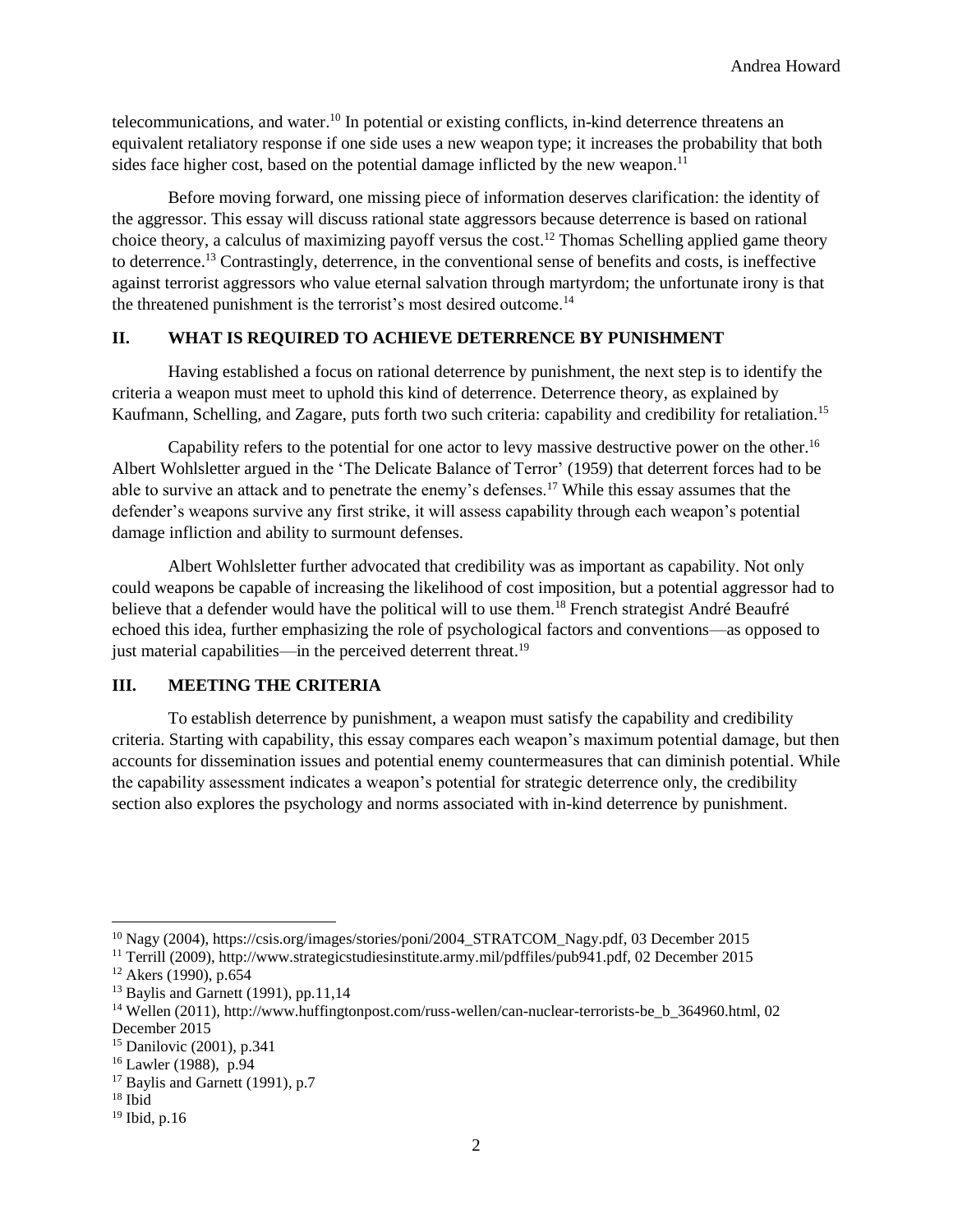#### **A. CAPABILITY**

#### **1. MAXIMUM DAMAGE**

Maximum damage levels provide a good starting point for capability testing because higher levels of power capability tend to reduce the mutual use of force; higher yields increase the likelihood of imposing costs against an aggressor.<sup>20</sup> Herein lies the first major distinction between nuclear and CBR weapons, as Bernard Brodie noted that nuclear weapons represent 'a wholly different order of magnitude in military utility.'<sup>21</sup> Thermonuclear weapons today utilize fusion to attain yields equivalent to megatons of TNT. The Soviets tested the 50 MT Tsar Bomba in 1961, which could devastate the entire Los Angeles metropolitan area and cause trillions of dollars in economic damage.<sup>22</sup>

Lacking a nuclear blast, radiological weapons propagate disruption, injury, and death through contamination.<sup>23</sup> For these weapons, 4 to 5 Sv of equivalent dose can prove lethal, and 'dirty bomb' attacks, like the Chechen separatists' undetonated 70-pound mixture of <sup>137</sup>Cs and dynamite in Ismailovsky Park in 1995, could kill hundreds of people and contaminate thousands.<sup>24</sup> These weapons would cause deterministic injuries like burns or death and stochastic injuries like cancer, and they could induce economic and psychological disruption through mass panic.<sup>25</sup>

Chemical weapons similarly lack damage capabilities comparable to nuclear weapons. Although chemical effects are felt immediately or within several hours, the threatened cost imposition is confined to human, and not infrastructure, harm: vesicants like sulphur mustard burn lungs, skin, and eyes; choking agents like phosgene and chlorine induce pulmonary edema; blood agents like HCN prevent cells from using oxygen; and nerve agents—including GA, GB, GD, GF, and VX—cause death through paralysis and then asphyxiation.<sup>26</sup> One of the deadliest chemical attacks at Halabja in March 1988 used a combination of conventional bombs, mustard gas, and nerve agents like sarin, tabun, and VX to kill over  $3200$  people.<sup>27</sup>

Biological weapons continue this trend of not threatening infrastructure significantly, but they may threaten fatalities beyond the magnitude of the thousands. While bacteria, viruses, fungi, and toxins threaten varying levels of mortality (high for anthrax and smallpox, low for ricin toxin, and potential future threats from the nipah and hanta virus),<sup>28</sup> a US Office of Technology Assessment of 1993 predicted that if a plane released 10 kilograms of anthrax over Washington DC, it could contaminate 46 square kilometers of area and kill over 130,000 people.<sup>29</sup> This scenario does not account for the difficulties of dissemination, though—explained below.

In determining suitability for strategic deterrence by punishment, only nuclear weapons prove capable because they inflict massive damage on infrastructure—not just the population.<sup>30</sup> While the order

l

<sup>20</sup> Lawler (1988), p.94

 $21$  Zellen (2011), p.64

 $22$  Meade and Molander (2006), p.31

<sup>23</sup> Cordesman (2014), https://csis.org/files/media/csis/pubs/radiological[1].pdf, 02 December 2015

<sup>24</sup> Bale (2004), http://www.nti.org/analysis/articles/chechen-resistance-radiological-terror/, 01 December 2015

 $25$  Brown and Rzucidlo (2012), p.627

<sup>26</sup> McDonald, Class Lecture, 08 October 2015

<sup>27</sup> Barbati (2013), http://www.ibtimes.com/25-years-after-worst-chemical-weapon-massacre-history-saddamhusseins-attack-halabja-iraq-city, 02 December 2015

<sup>28</sup> McDonald, Class Lecture, 15 October 2015

<sup>29</sup> Office of Technology Assessment (1993), p.54

<sup>30</sup> Nagy (2004), https://csis.org/images/stories/poni/2004\_STRATCOM\_Nagy.pdf, 03 December 2015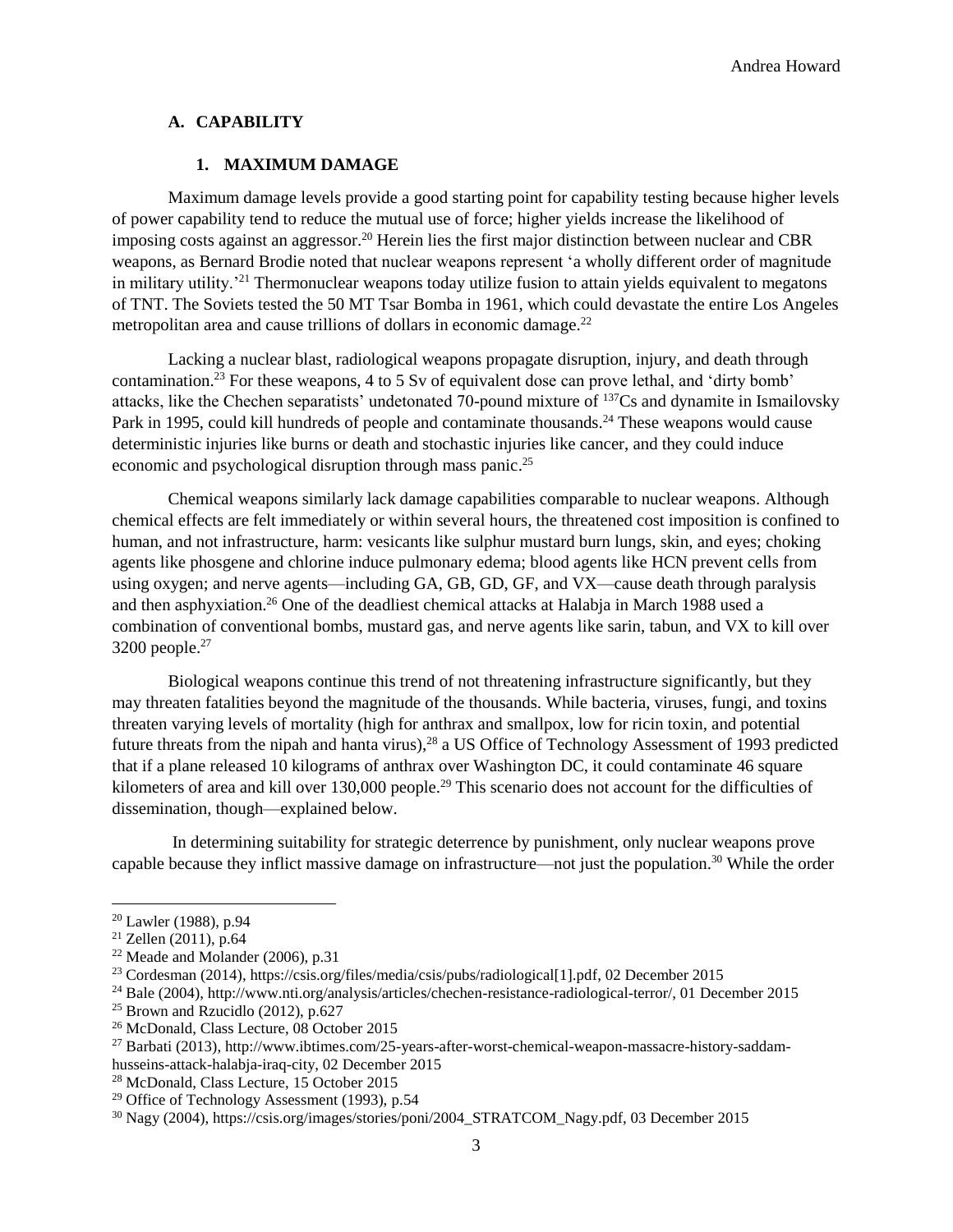of magnitude of deaths for a 'strategic' loss is debatable, nuclear weapons far exceed the hundreds or thousands of deaths of chemical and radiological attacks.<sup>31</sup>

#### **2. DISSEMINATION ISSUES AND POTENTIAL ENEMY DEFENSES**

Dissemination issues and available defenses further lessen the likelihood of threat imposition from CBR weapons.<sup>32</sup> For chemical weapons, factors like sunlight, rainfall, humidity, and temperature may dramatically hasten the time these agents stay in the environment, but even more persistent agents waste of 90 percent of the agent during outdoor release. For instance, even though a single drop of sarin can kill an adult rapidly, 1 ton of sarin is required to have only 50 percent casualties over 1 square mile.<sup>33</sup> The production of high-tech, more lethal aerosols demands finding the proper particle size—between 1µm and 5µm—for lung penetration.<sup>34</sup> Since this size is not straightforwardly determined, aerosol attacks can be rendered ineffective, as Aum Shinrikyo discovered by killing only 12 people in its 1995 subway attack. As living organisms that can often not be absorbed through skin, biological weapons have difficulties, like chemical weapons, with environmental deterioration and aerosol particle size.

In contrast, the blast radii of over 2 km for the most basic gun-type and implosion nuclear weapons preserves their threatened cost imposition, inflicted in the form of fatalities and total infrastructure destruction.<sup>35</sup> Today, the Obama administration only has a minimal Ground-Based Midcourse Defense system—which can intercept warheads attacking from any direction but would be overwhelmed, for example, by a dozen warheads from Russia.<sup>36</sup> The relative lack of dissemination issues or defense hurdles reinforce the monopoly of nuclear weapons in strategic deterrence by punishment.

# **B. CREDIBILITY**

# **1. FOR NUCLEAR WEAPONS**

While the previous section notes that only nuclear weapons are capable of strategic deterrence, this characteristic alone is not sufficient; for effective deterrence by punishment, rational actors must also demonstrate the political will to use these weapons. Although empirical evidence establishes this will for CBR weapons, nuclear weapons offer an odd case in credibility, as there has been no weaponized use since Hiroshima and Nagasaki in 1945.<sup>37</sup> This gap in usage forces a theoretical, rather than empirical, approach to credibility.<sup>38</sup> While the U.S. political will to use nuclear weapons is debatable, the Single Integrated Operational Plan (SIOP) did detail various options for limited nuclear war from 1961 to 2003. As SIOP described targeting options, damage levels, and launch procedures,<sup>39</sup> the presence of these considerations in formal government policy satisfies, for the purpose of this essay, the credibility criterion for deterrence by punishment and its various forms.

 $\overline{\phantom{a}}$ 

http://www.atomicarchive.com/Docs/MED/med\_chp9.shtml, 02 December 2015

<sup>38</sup> Baylis and Garnett (1991), p.11

 $31$  Carus (2012), p.6

<sup>32</sup> McDonald, Class Lecture, 08 October 2015

<sup>33</sup> Ibid

<sup>&</sup>lt;sup>34</sup> Prelas and Viswanath (2010), p.94

<sup>35</sup> 'General Description of Damage Caused by the Atomic Explosions,'

<sup>36</sup> Thompson (2015), http://www.forbes.com/sites/lorenthompson/2015/03/20/the-u-s-has-no-defense-against-arussian-nuclear-attack-really/2/, 03 December 2015

<sup>&</sup>lt;sup>37</sup> 'General Description of Damage Caused by the Atomic Explosions,'

http://www.atomicarchive.com/Docs/MED/med\_chp9.shtml, 02 December 2015

<sup>39</sup> Cimbala (1988), http://www.airpower.maxwell.af.mil/airchronicles/apj/apj88/sum88/cimbala.html, 01 December 2015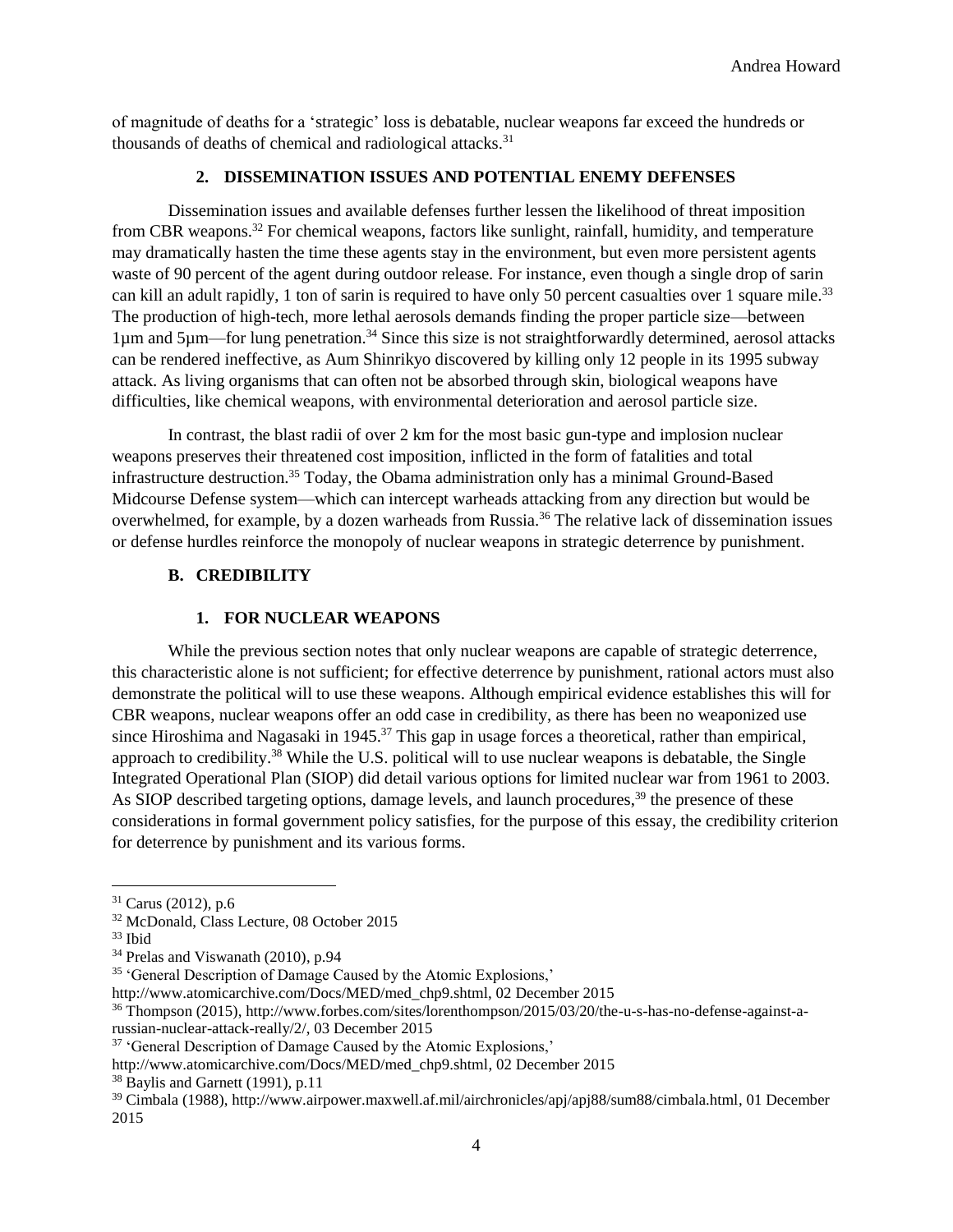#### **2. IN-KIND DETERENCE FOR CBR WEAPONS?**

While CBR weapons lack the capabilities for strategic deterrence by punishment, their credibility—and 'capability'—can be discussed in regards to in-kind deterrence by punishment. In-kind deterrence simply aims to prevent escalation in force—regardless of the initial projected cost imposition.<sup>40</sup> The focus on escalation from the status quo eliminates the need to compare weapons' capabilities; CBR weapons are all capable of escalating force if not previously used, and rational state actors have empirically proven their political will to use these kinds of weapons.

A case study of chemical weapons, however, proves the practical unreliability of in-kind deterrence. Despite the German monopoly on nerve agents and the Allies' ability to produce chlorine in WWII, both sides upheld in-kind deterrence during this conflict. The facade of reliable in-kind deterrence, however, collapsed forty years later with the Iran-Iraq War. In 1983, Iraq broke 'the moral barrier' by deploying tabun, sarin, and VX nerve agents as well as blistering agents, and Iran responded with its own program.<sup>41</sup> While WWII may have had in-kind deterrence, the Iran-Iraq War showed that this kind of deterrence requires case-by-case consideration.<sup>42</sup> CBR's threatened cost imposition is too unreliable to be considered 'suitable' for deterrence by punishment in this essay.

#### **IV. CONCLUSION**

Within the context of CBRN weapons, only nuclear weapons have the capability and credibility for successful, sustainable deterrence by punishment. Although CBR weapons can integrate psychology to produce phases of in-kind deterrence, these weapons are not suitable for reliable deterrence by punishment, and they lack the capabilities for strategic deterrence. One limitation of this essay is that it did not address the implications of treaties like the Chemical Weapons Convention (CWC) of 1984, Biological Weapons Convention (BWC) of 1972, and the Nuclear Non-Proliferation Treaty of 1968. Without addressing treaties, though, strategic deterrence is of the utmost importance, and only nuclear weapons assure it. In this regard, Churchill was right in calling peace 'the sturdy child of terror, and survival the twin brother of annihilation'. $43$ 

 $\overline{\phantom{a}}$ 

<sup>40</sup> Terrill (2009), http://www.strategicstudiesinstitute.army.mil/pdffiles/pub941.pdf, 02 December 2015

<sup>41</sup> Johnston (2015), http://www.johnstonsarchive.net/terrorism/chembioattacks.html, 01 December 2015

 $42$  Johnson and Leeds (2012), p. 2

<sup>43</sup> Churchill, http://www.winstonchurchill.org/resources/speeches/1946-1963-elder-statesman/102-never-despair, 03 December 2015.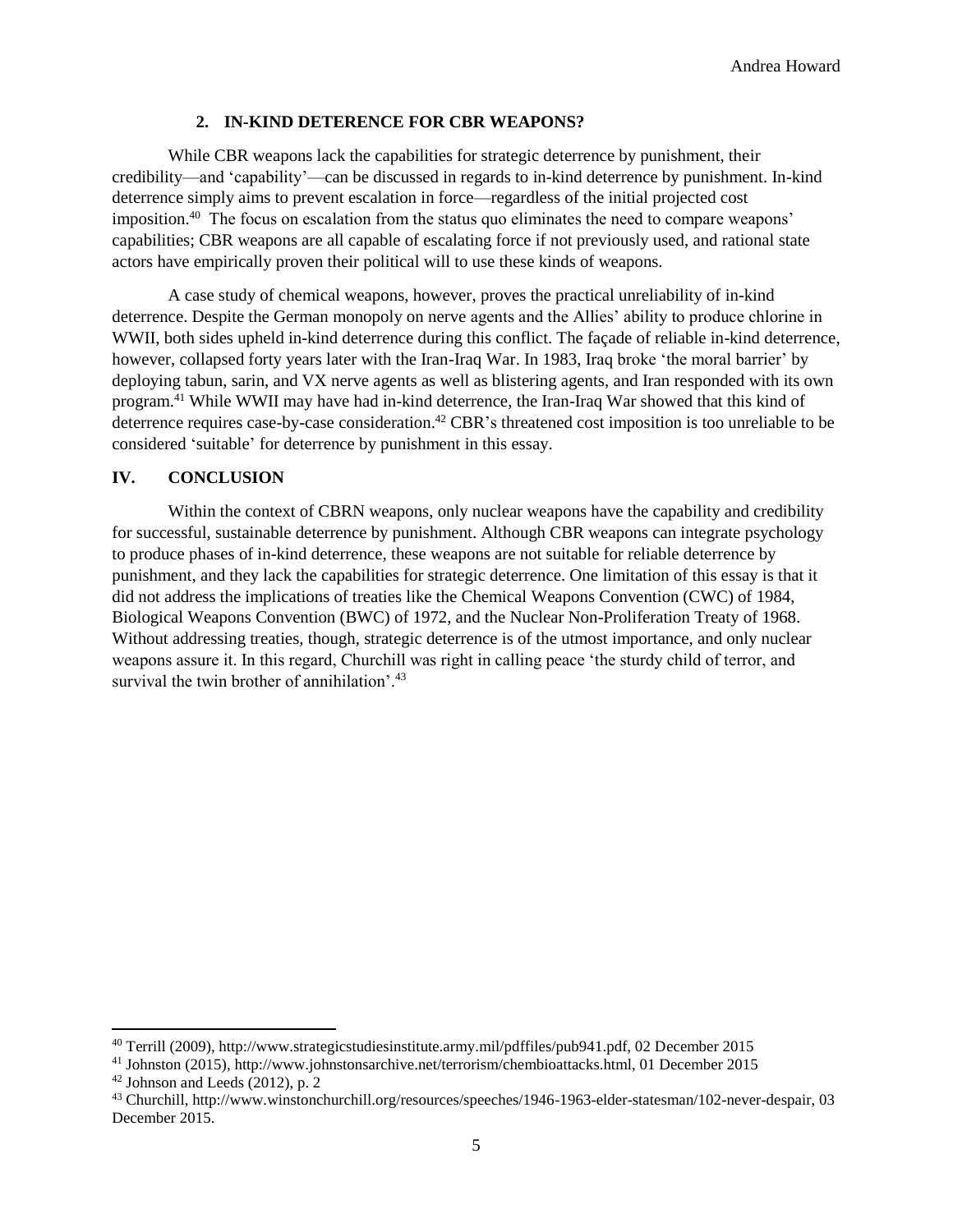#### Works Cited

- Akers, Ronald (1990), 'Rational Choice, Deterrence, and Social Learning Theory in Criminology: The Path Not Taken,' *Journal of Criminal Law and Criminology*, Vol. 81, No. 3, pp. 653-676.
- Bale, Jeffrey (2004), 'The Chechen Resistance and Radiological Terror,' http://www.nti.org/analysis/articles/chechen-resistance-radiological-terror/, 01 December 2015
- Barbati, Gabriele (2013), '25 Years After Worst Chemical-Weapon Massacre In History, Saddam Hussein's Attack On Halabja in Iraq, The City Is Reborn,' http://www.ibtimes.com/25-yearsafter-worst-chemical-weapon-massacre-history-saddam-husseins-attack-halabja-iraq-city, 02 December 2015
- Baylis, John and John Garnett (1991), *Makers of Nuclear Strategy* (London: Pinter) 'Biological Weapons, Bioterrorism, and Vaccinces,' http://www.historyofvaccines.org/content/articles/biological-weapons-bioterrorism-and-vaccines, 01 December 2015
- Brodie, Bernard (1946), *The Absolute Weapon: Atomic Power and World Order* (New York: Harcourt)
- Brown, Kellie, and Eva Rzucidlo (2012), 'Acute and Chronic Radiation Injury,' *Journal of Vascular Surgery*, Vol. 55, No. 2, pp. 627 – 637
- Carus, Seth (2012), 'Defining "Weapons of Mass Destruction,"' *Center for the Study of Weapons of Mass Destruction*, No. 8
- Churchill, Winston (1955), 'Never Despair,' http://www.winstonchurchill.org/resources/speeches/1946- 1963-elder-statesman/102-never-despair, 03 December 2015
- Cimbala, Stephen (1988), 'The SIOP: What Kind of War Plan,' http://www.airpower.maxwell.af.mil/airchronicles/apj/apj88/sum88/cimbala.html, 01 December 2015
- Cordesman (2014), 'Radiological Weapons as Means of Attack,' https://csis.org/files/media/csis/pubs/radiological[1].pdf, 02 December 2015
- Danilovic, Vesna (2001), 'The Sources of Threat Credibility in Extended Deterrence,' *The Journal of Conflict Resolution*, Vol. 45, No. 3, pp. 341-369
- 'General Description of Damage Caused by the Atomic Explosions,' http://www.atomicarchive.com/Docs/MED/med\_chp9.shtml, 02 December 2015
- Gerson, Michael (2009), *Conventional Deterrence in the Second Nuclear Age* (Carlisle, U.S. Army War College) 'History of Biological Warfare,' http://www.emedicinehealth.com/biological\_warfare/article\_em.htm#history\_of\_biological\_warf are, 03 December 2015
- Huard, Paul (2015), 'The "Tsar Bomba" Was a 50-Megaton Monster Nuke,' https://medium.com/war-isboring/the-tsar-bomba-was-a-50-megaton-monster-nuke-6855dcaeb618#.2q09pyvo7, 01 December 2015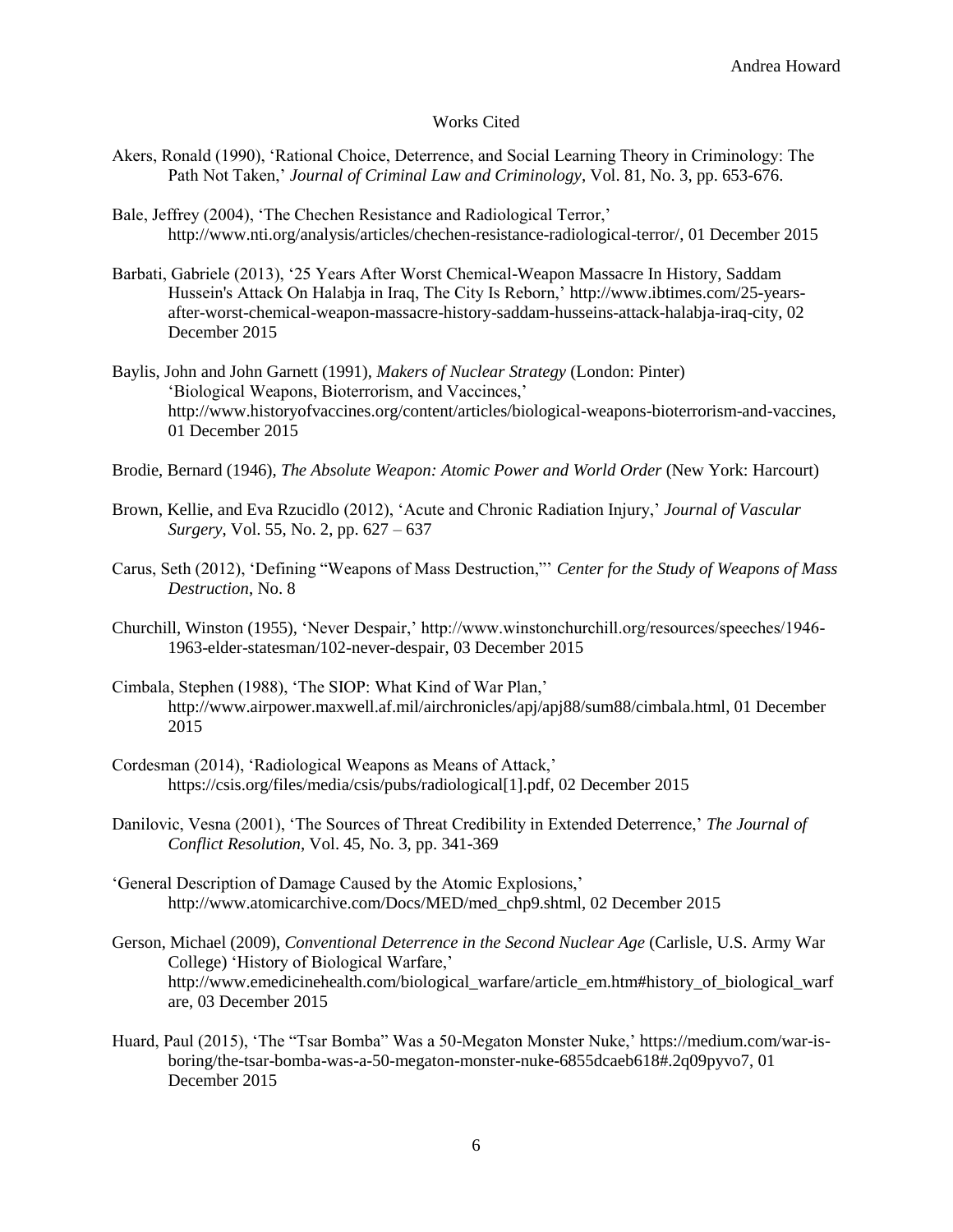- Johnson and Leeds (2012), *Capability, Credibility, and Extended General Deterrence* (Houston: Rice University)
- Johnston, Robert (2015), 'Summary of Historical Attacks Using Chemical or Biological Weapons,' http://www.johnstonsarchive.net/terrorism/chembioattacks.html, 01 December 2015
- Kenyon, Bylan and John Simpson (2013), *Deterrence and the New Global Security Environment* (London: Routledge)
- Lawler, Edward (1988), 'Coercive Capability in Conflict: A Test of Bilateral Deterrence Versus Conflict Spiral Theory,' *Social Pshychology Quarterly,* Vol. 51, No. 2, pp. 93 – 107
- Martin, Susan (06 November 2015), Class Lecture (King's College London)
- McDonald, Jack (08 October 2015), Class Lecture (King's College London)
- McDonald, Jack (15 October 2015), Class Lecture (King's College London)
- Meade, Charles, and Roger Molander (2006), *Considering the Effects of a Catastrophic Terrorist Attack* (Santa Monica: RAND)
- Prelas, Mark, and Dabir Viswanath (2010), *Science and Technology of Terrorism and Counterterrorism, Second Edition* (Boca Raton: CRC Press)
- Nagy, George (2004), 'Strategic Deterrence Joint Operating Concept,' https://csis.org/images/stories/poni/2004\_STRATCOM\_Nagy.pdf, 03 December 2015
- Nolan, Jane (1993), *Global Engagement: Cooperation and Security in the 21st Century*  (Washington DC: Brookings)
- Office of Technology Assessment (1993), *Proliferation of Weapons of Mass Destruction: Assessing the Risks* (Washington DC: U.S. Government)
- 'Protection Against Chemical Weapons,' https://www.opcw.org/our-work/assistanceprotection/protection-against-chemical-weapons/overview/, 01 December 2015
- Rowberry, Ariana (2014), *Advanced Conventional Weapons, Deterrence, and the U.S.-Japan Alliance*  (Washington DC: Brookings)
- 'Radiation Treatment Medications,' http://orise.orau.gov/reacts/capabilities/radiological-incidentmedical-consultation/radiation-treatment-medications.aspx, 03 December 2015
- Silverstone, Scott (2012), *Preventative War and American Democracy* (London: Routledge)

Snyder, Glenn (1959), *Deterrence by Denial and Punishment* (Princeton: Princeton University) Terrill, Andrew (2009), 'Escalation and Intrawar Deterrence during Limited Wars in the Middle East,' http://www.strategicstudiesinstitute.army.mil/pdffiles/pub941.pdf, 02 December 2015

Thompson, Loren (2015), 'The U.S. Has No Defense Against a Russian Nuclear Attack. Really,' http://www.forbes.com/sites/lorenthompson/2015/03/20/the-u-s-has-no-defense-against-arussian-nuclear-attack-really/2/, 03 December 2015